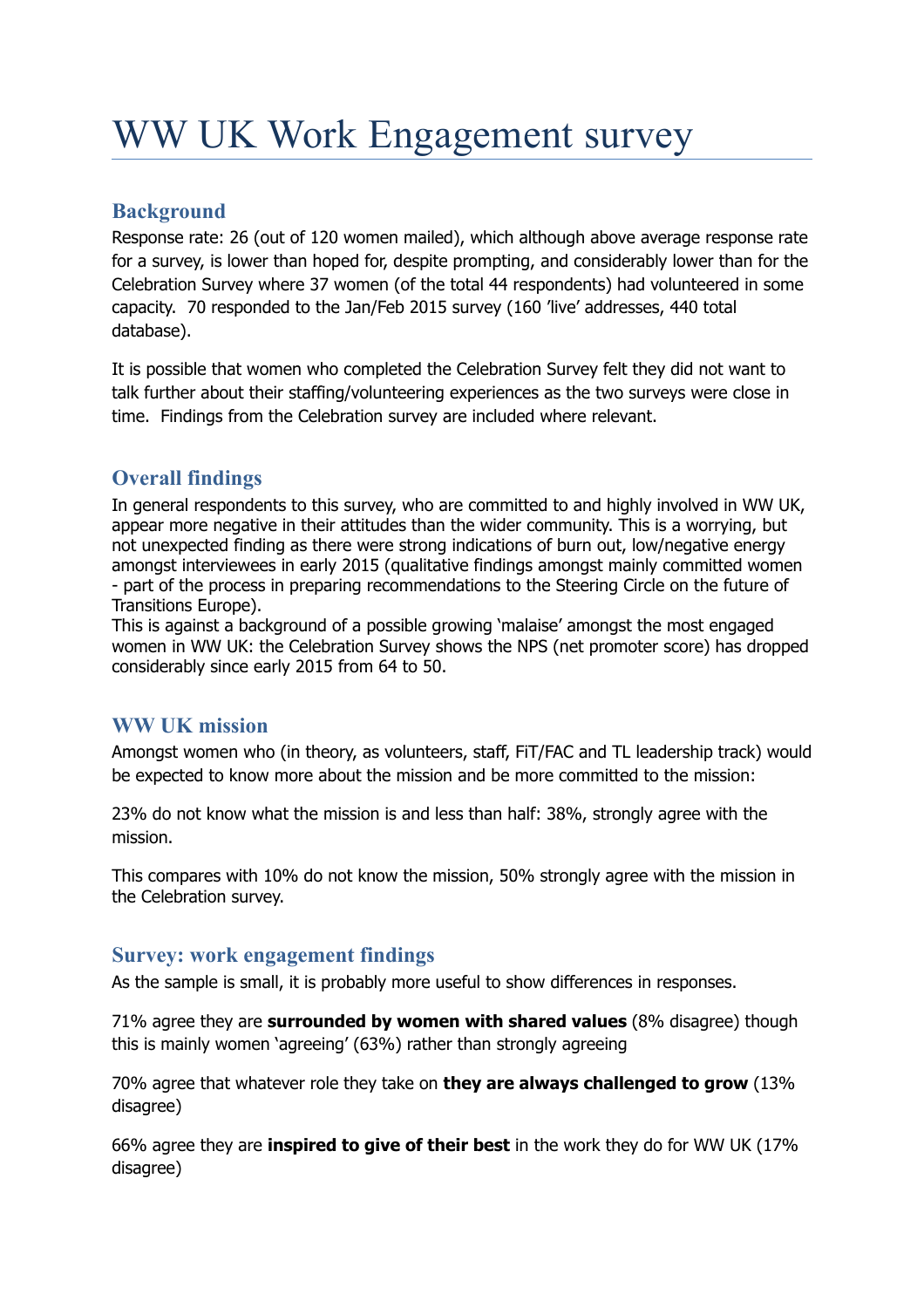65% agree that they **clearly understand what is expected of me BUT 19% disagree**

65% agree that they have **opportunities to apply my talents and expertise in the work I do** (11% disagree). 23% strongly agree, the highest score in this category, indicating some women have a good 'fit' in their roles.

41% disagree they can **access the support they need** (53% agree)

27% disagree that they **know they will be recognised for excellent work** (44% agree)

Future confidence is muted: 52% agree they have **confidence in the future of WW UK** (35% neutral, 13% disagree)

Similarly, 56% agree to feeling **empowered by their involvement with WW UK** (22% neutral, 19% disagree)

This is considerably lower than the Celebration survey where 91% felt their involvement (staffing, volunteering, FiT track etc) was either very/quite empowering.

With a mission of 'empower women, empower the world, it is vital that the organisation delivers and 'walks its talk' with those women who step up and volunteer in whatever capacity. Working in/with/for Woman Within UK should **BE empowering.** This survey helps identify where work needs to be done: especially acknowledgement, support, understanding what is expected in the role.

# **Positive Comments**

The work I do on weekends specifically (as a staff member) has a positive impact on my relationships and the rest of my life. I am empowered because I feel confident in my ability and like a valuable member of a powerful community.

I love staffing weekends and I feel a sense of achievement and always get good feedback about my role. I also enjoy being a member of a long established empowerment circle

My involvement with WWI has changed my life for the better. The community of women I am now part of is supporting and strengthening, especially my involvement with my e-circle. The opportunities I have had while staffing have pushed me to do things I never dreamed I would be able to do, and being able to do them is very empowering. The trainings have given me insights into myself that I did not find in books or anywhere else in life, and my circle have enabled me to look at myself without being judged and supported me throughout.

....there is commitment and support from the women in this community at all levels

## **and from the Celebration survey:**

I find staffing a wonderfully empowering experience. Working with women towards a common goal without competition is a unique experience in my life and very empowering.

...being an example for other women, having gone the path before them and testifying this which is the most empowering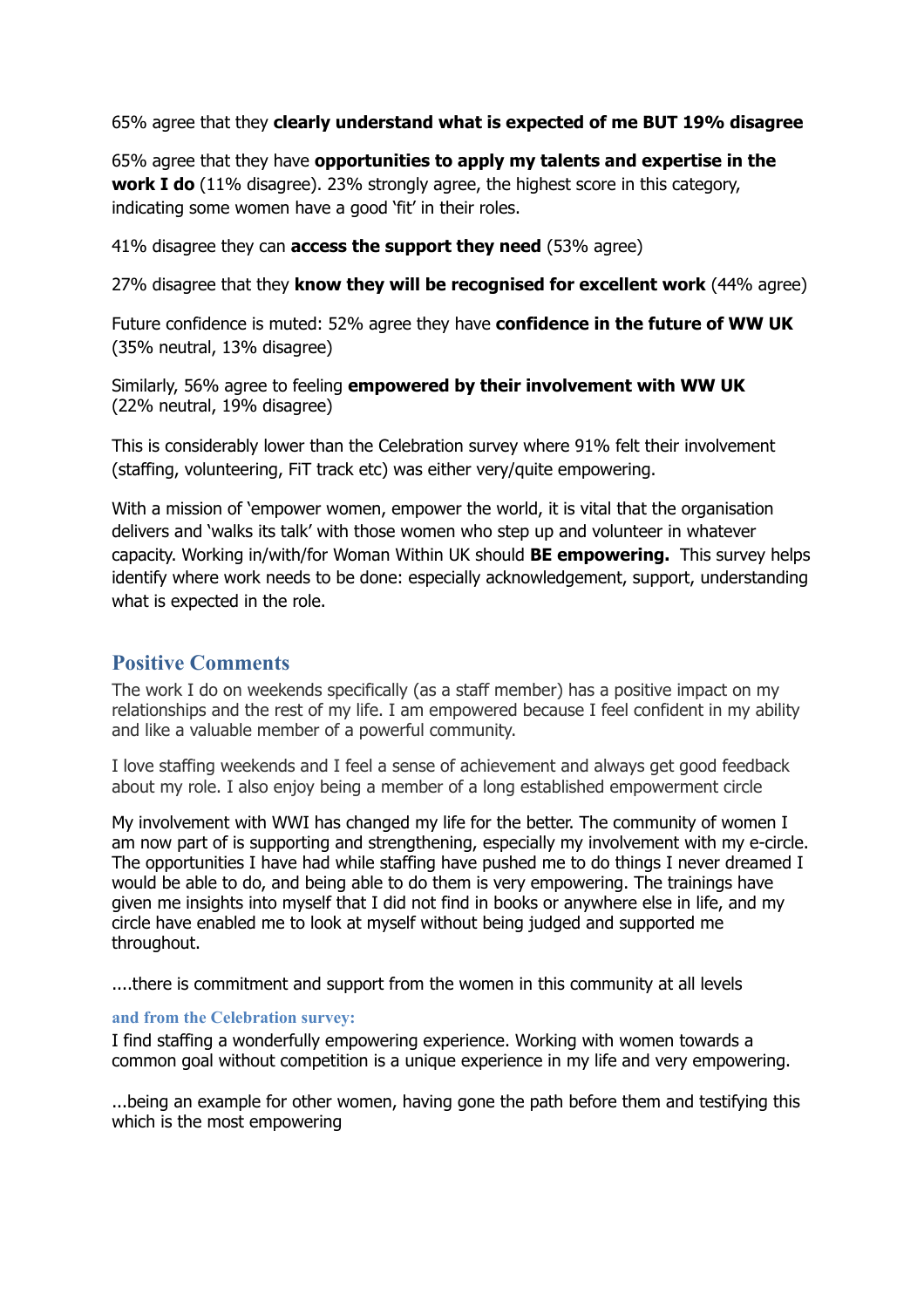## **Critical comments**

As a purely voluntary organisation, I feel that there is often grey area around (what is expected of me)... and that the 'goal posts' can move.

I think (what is expected of me) is one of the weak points of the organisation. Efforts have been made to make each position clearer and I think it is a challenge to create this clarity and I think progress is being made but we are not there yet

The communication between myself and the Steering Committee (...) is not always clear and I find out about changes when they appear on the website rather than in advance.

I think I would like to see some acknowledgement that everyone has their own idea of how something is done best but at the end of the day the person who has stepped up to lead must make the final decision - that this is not a negation of the validity of other ideas but that we can only follow one path at a time; I really do think that communication skills in the leadership could transform the organisation - maybe looking at a mix of formal and informal communications to help keep people in the loop and feeling part of things even though their suggestions were not taken up ?

Transparency and written/spoken communication.

Lack of feedback. E mails when volunteering are not answered. That makes me feel stupid, unwanted and wondering if I mis-interpreted the request. I question my abilities. I then become 'triggered' feeling unwanted and yet again 'not good enough' or just unworthy. Then I decide not to offer my limited services next time a request is put on WWUK.

By responding to my Emails when I have volunteered to take on a task. Clearer information on places.

I am not always clear about who to contact when I need support; I think not being able to staff weekends does put me at a disadvantage as this is currently the heart of the community and when women talk and bond the most

The support on the weekends is definitely in place, however doing the roles outside of this can feel unsupported and it not always obvious who to go to for support. (....). Maybe all roles should have the woman who has stood up to do it, and a secondary woman with either experience to mentor, or enthusiasm to share ideas?

Too few women are stepping up to roles and leaving the work to a small number of us who are now struggling. This is not empowering.

More support to create a powerful team

the Woman Within organisation don't know all about my experiences and could possibly make better use of me

I am empowered already, if anything I find my involvement disempowering as the more I rake beneath the surface, the more concerned I become that the organisation does not walk its talk

I feel empowered by using the premises of WWUK but I often find authority figures within the movement are emotionally disconnected and slightly haughty - this might be my stuff but I don't think so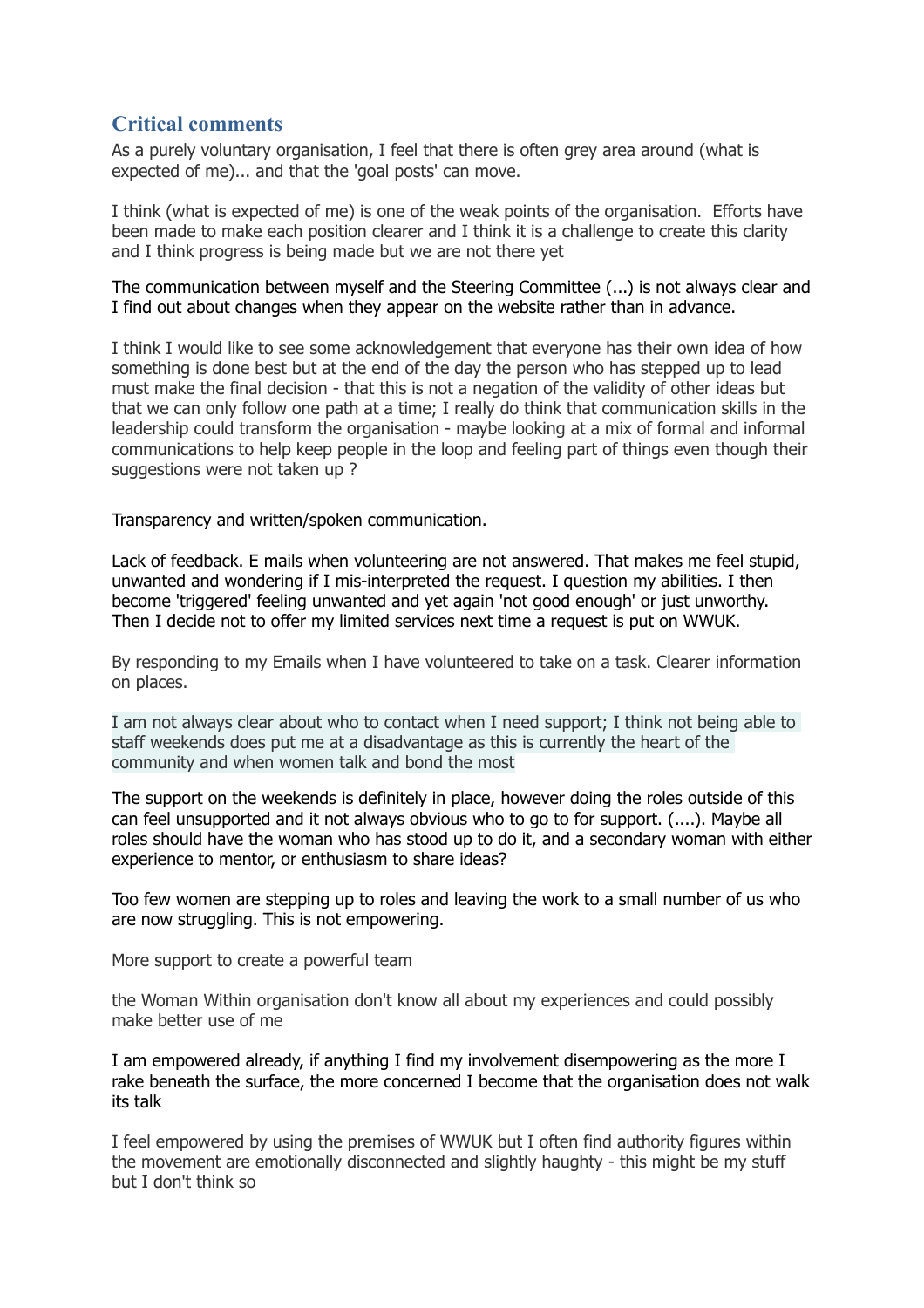I'm not very clear on why I don't always enjoy the work I do for WWUK. I feel constantly guilty that I haven't delivered what I said I would. Then frustrated that others don't do what they say they will. Then resentful that so few are doing so much. I enjoy collaborating. More opportunity to do this would work well for me. Now that we are a sort of Circle Team it feels that some progress is happening on that front. And I do feel supported in this area. Conference calls - great, As just sharing where I'm up to saying I'm stuck and being able to be nudged forward is helpful. Because I know some women in the community personally I find it easy to talk to them about my frustrations. I think for women who don't know anyone else it could be particularly daunting and difficult. I try to support Liz in her new role in Finance  $\sim$  and I see how difficult it is to know who to ask for information. She asks me often and because I'm a busy body who knows lots I'm able to help her, but if I wasn't here I sense she wouldn't feel supported. I'm a bit concerned that the responsibility and authority is not clearly defined. I'm guilty here of not writing a job description, so perhaps that would be helpful. I'm nervous of expressing my thoughts about things in case I'm then expected to do something. It's not as much fun as it could be! Thanks for giving me the opportunity to share my feelings. I'm not entirely sure that I've been constructive enough. To be clear I'm not complaining about the work I'm doing, just wish I could be doing it better and longing to be better able to inspire others.

### **and from the Celebration Survey:**

communication could be better all round; there is a sense of dictatorial leadership style whoever the leader is that I think is the result of hurried communication - I am probably the worst for this!; there is also a lack of accountability when women sign up for a role and then don't follow through; for me there is also a hiatus between the steering circle and the women in the community; I actually think carefully chosen vocabulary could shift this dramatically - I don't the structure is terrible or needs a huge amount of overhauling... perhaps just a slightly more open attitude towards explaining why a great idea is not feasible or the best solution at this moment in time followed by a positive comment/ statement or invitation to get involved in other ways etc... Not sure if this makes sense but hopefully it helps

Speak to me if you have an issue with how I'm working. Be human.

I sometimes feel a little overwhelmed and intimidated by the v experienced women - my issues though (because) mostly quite friendly

Although most of the women in the community handle themselves with the highest integrity, particular leaders in the community could "walk the talk" a bit more. The ethos of the whole organisation is women empowering & supporting women however there have been times when a particular leader has been very unempowering and unsupportive. I have experienced this myself, witnessed it happening to others and had several discussions with women in the community who feel the same. This prevents me from taking part in the steering circle/ workshops and celebrations.

### **Emailed comments**

I would like to have answered the final question (future confidence) in a positive manner but that would be (for me) untruthful. Sad.

I heard very recently about 2 women first time staffers who received the 'the Treatment ' from x and I filled in my questionnaire on the back of that which was not very positive to say the least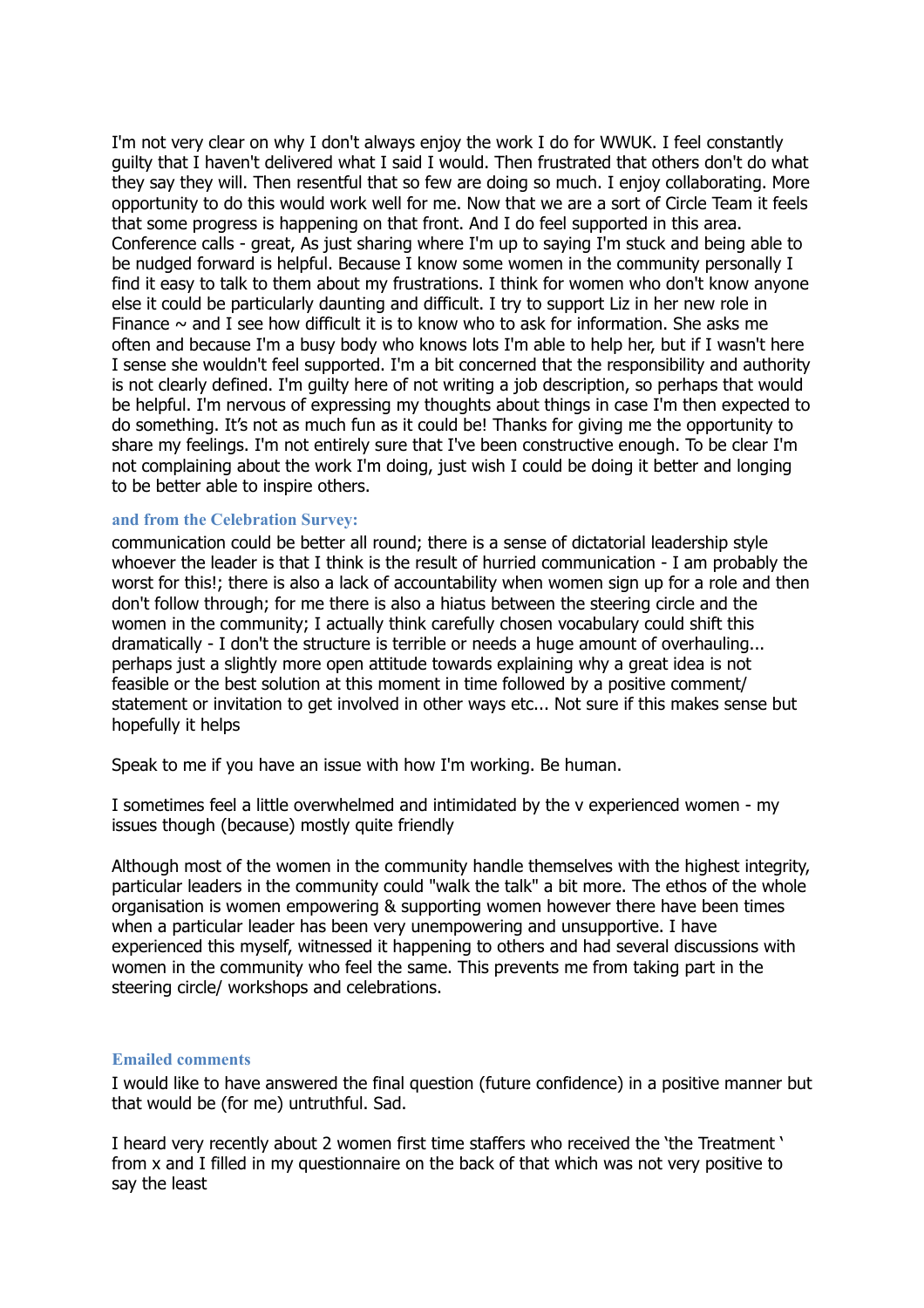I staffed once and then couldn't get childcare to staff again for a while and then when I could was refused and went totally into victim. I also had an issue with a WW facilitator which made me slightly less impressed by WW as a whole. But mainly after the experience of WiP where I felt I really belonged there was less incentive to reconnect with WW. I have looked at the mail-outs and been impressed by the intent and the care that has been taken.....It's made me question my decision not to apply to staff again (I probably would if I had less commitments). What you are doing and setting up now will help the women coming through in the future especially. It is foundation building: very valuable; but you may not see the results immediately.

## **Telephoned comments**

Staffing WW I feel like a skivvy. The team is so hierarchical, the Weekend scripted and the check-ins from the Facilitator team can seem unreal. There is less integrity than the leadership of WiP, where women let it all hang out and are held in whatever space they are in so that everyone can step into their authentic truth and vulnerability, which creates a different ethos for the participants, which is no less safe and perhaps more safe. The leadership, especially ALisa, speak and lead from the heart.

I don't read the WW mailings anymore. The language is too flowery and imprecise and I feel manipulated. Get to the point. Frequency is not an issue if the mailings are direct and real.

WW Circles are too cosy. I want something real and authentic where women want to grow. I am looking to find a WiP Circle or Red Tent near me.

There is an issue in that the WW Weekend focuses on lover/child archetype/s and does not leave women in their sovereign. I feel this could lead to WW community wanting more nurturing, direction and encouragement rather than being empowered after the workshop.

It has been difficult to find sufficient staff for YEARS and women only usually get turned down when we drop to a one team Weekend. I would not have staffed 40+ times if I didn't have the buzz of working on the carpet. I worry that the facilitation team can be aloof on the Weekend, for staff and participants, and can't work out how they could find time to interact more...I am very conscious of this and make an effort to find time in the staff room and say 'hello' at the very least! Not everyone does.

Staffing (away from south of England) is a problem: I have heard women saying (Derbyshire) is 'too far'.

For the Yorkshire Weekend I had to do individual invitations to get staff and expect we shall need to do that for the next Weekend near York. And tease them a bit: bring oxygen!

## **Email from Marg on energy/recruitment**

I only wish I had the answers for you! I just got off a call with women in HI trying to figure out how to recruit women to attend. I know that the TX region has had success filling the 'other' workshops when they personally contact women in their community by phone and chat with them directly to invite them to enroll for a Skills, or Wholeness, or whatever .... It seems like personal contact is the most effective method. Simply sending out email